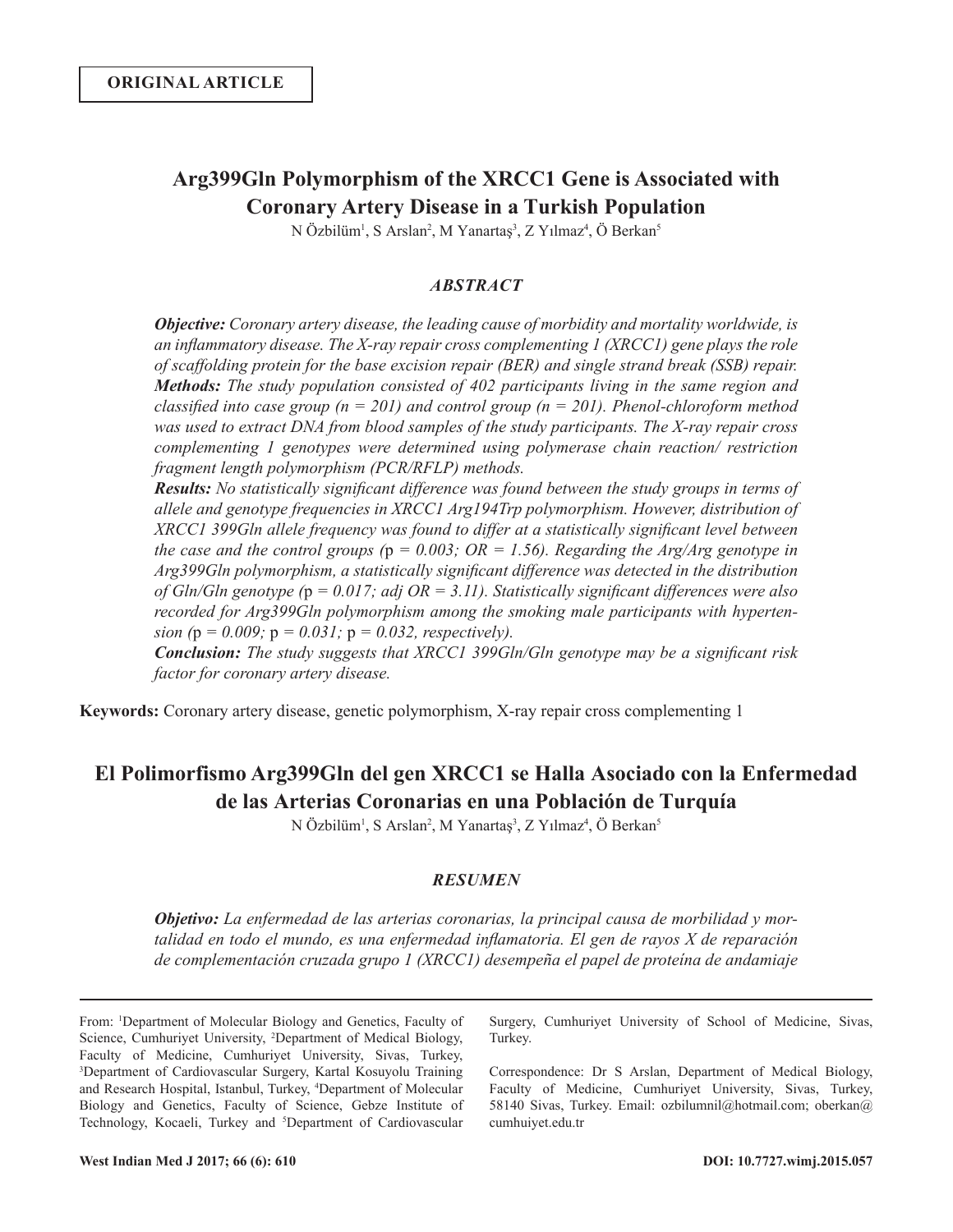*para la reparación por escisión de la base (REB) y la reparación de roturas simples de cadenas (RSC).* 

*Métodos: La población de estudio consistió en 402 participantes que vivían en la misma región, y que fueron clasificados en el grupo de caso (n = 201) y el grupo de control (n = 201). El método de fenol-cloroformo fue utilizado para extraer el DNA de las muestras de sangre de los participantes del estudio. Los genotipos de rayos X de reparación de complementación cruzada grupo 1, fueron determinados usando métodos de reacción en cadena de la polimerasa/ polimorfismos de longitud de fragmentos de restricción (RCP/PLFR).*

*Resultados: No se encontraron diferencias estadísticamente significativas entre los grupos de estudio en términos de alelos y frecuencias genotípicas en el polimorfismo XRCC1 Arg194Trp. Sin embargo, se halló que la distribución de la frecuencia del alelo de XRCC1 399Gln difería a un nivel estadísticamente significativo entre los grupos de caso y control (*p *= 0.003; OR = 1.56). Respecto al genotipo Arg/Arg en el polimorfismo Arg399Gln, se detectó una diferencia estadísticamente significativa en la distribución del genotipo de Gln/Gln (*p *= 0.017; adj OR = 3.11). También se registraron diferencias estadísticamente significativas para el polimorfismo Arg399Gln entre los participantes varones fumadores con hipertensión (*p *= 0.009;* p *= 0.031;*  p *= 0.032, respectivamente).* 

*Conclusión: El estudio sugiere que el genotipo de XRCC1 399Gln/Gln puede ser un factor de riesgo significativo para la enfermedad de la arteria coronaria.* 

**Palabras clave:** Enfermedad de las arterias coronarias, polimorfismo genético, rayos X de reparación de complementación cruzada grupo 1

## **INTRODUCTION**

Coronary artery disease (CAD), is a major cause of disability and sudden death all over the world (1). Epidemiological studies have shown that CAD incidence frequency in Turkey is 5.1 per thousand among males and 3.4 per thousand among females (2). An inflammatory disease, CAD is characterized by a modification of atherosclerotic plaques, calcified regions, modified lipids, inflamed smooth muscle cells, endothelial cell, leukocytes and foam cells (3). Genetic polymorphisms in DNA repair genes may be associated with differences in DNA repair capacity and may influence an individual's risk of atherosclerosis.

X-ray repair cross complementing 1 gene (XRCC1), a DNA repair gene, plays an important role in base excision. This gene consists of 17 exons and is located on chromosome 19q 13.2–13.3, with a length of 33 kilobase. The XRCC1 gene encodes DNA-repair proteins, which interact with other proteins such as Lig3, Polb and PARP, creating a complex involved in short patch BER [base excision repair] (4). This study concentrated on two polymorphisms of XRCC1: codon 194 and codon 399. One of these two polymorphisms, namely codon 194, is "an arginine (Arg) to tryptophan (Trp) change"

#### **West Indian Med J 2017; 66 (6): 611**

(Arg194Trp). The X-ray repair cross complementing 1, Arg399Gln polymorphism is located in the area coding for the binding side of poly (ADP-ribose) polymerase [PARP]. Poly (ADP-ribose) polymerase is a zinc-finger containing enzyme that detects DNA strand breaks (5). In this scope, this study aimed to investigate the association between XRCC1 Arg194Trp and Arg399Gln polymorphisms and CAD. This is the first study investigating the association between this polymorphism and demographic parameters in Turkish population.

#### **METHODS**

Study Population: After approval by the Ethics Committee of the Medical School of Cumhuriyet Universty, data of 201 cases and 201 controls were analysed (Number of Ethical Committee 2011–02/04). Control and case groups are composed of Özbilüm's previous study; because this study is a continuation of our previous studies; we selected cases and the control group based on our previous publication (6).

Genotyping: Blood samples (2 mL) were collected into EDTA tubes. Leukocytes DNA (100 ng) were extracted using standard phenol-chloroform methods was used as a template in PCR-based restriction fragment length polymorphism (RFLP) assays.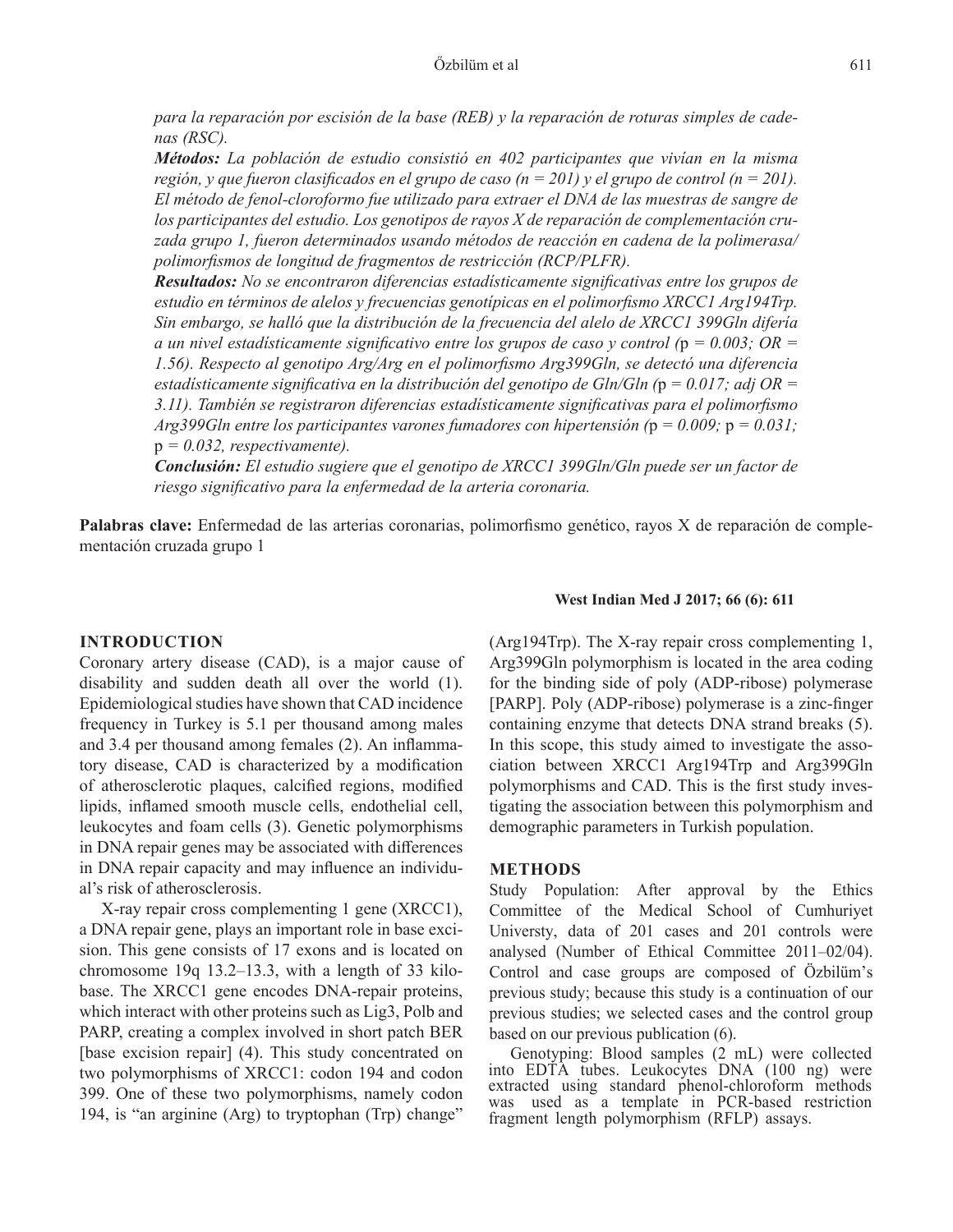Polymerase chain reaction-restriction fragment length polymorphism condition is carried out based on a previous publication (7). Polymerase chain reaction-restriction fragment length polymorphism analyses of XRCC1 Arg194Trp and Arg399Gln polymorphism are shown in Figure.

Ten per cent of the study population was further confirmed for each genotype *via* direct sequencing, using an ABI PRISM 377 automatic sequencer (Applied Biosystems).

Statistical analysis: Statistical analysis was performed using SPSS 14.0 (SPSS Inc., Chicago, IL, USA) and EH for haplotype (8). Pearson's Chi-square test was used to calculate the statistical significance of the differences in genotypes and demographic and clinical parameters of the case and the control group participants. *T*-test was made to evaluate the age distribution of the case and the control group populations. Multivariate logistic regression analysis (adjusted for all demographic and clinical parameters) was performed to assess the independent contribution of genotype to CAD. X-ray repair cross complementing 1 gene and Arg399Gln polymorphism was also adjusted for demographic parameters as well. For each odds ratio (OR), confidence interval (CI) was calculated to be 95%. In all cases, statistical significance was set at  $p \le 0.05$ .

#### **RESULTS**

Table 1 shows the demographic and clinical parameters of the study population. A total of 201 patients with CAD and 201 healthy control subjects were included in this study. Demographic parameters were found to be statistically significantly different between the case and the control group's subjects, except for age and diabetic mellitus (Table 1).

Table 2 presents the Arg194Trp and Arg399Gln allele and genotype distributions of study groups. No statistically significant difference was detected between the case and the control groups in terms of allele and genotype frequencies in Arg194Trp (Table 2). Gln frequency in Arg399Gln polymorphism were found to statistically significantly differ  $(p = 0.003; \text{ OR } = 1.56)$ . Comparison of the Arg/Arg genotype with Gln/Gln genotypes produced a statistically significant difference between case and the control groups ( $p = 0.017$ ; OR=1.98). Comparison between the Arg399Gln geno-type and wild genotype also revealed a statistically significant difference between the study groups  $(p = 0.013; \text{ OR } = 1.73)$ . The study also revealed four possible haplotypes with no statistically significant difference between the case and the control groups (Table 2).

Table 1. Demographic and clinical parameters of patients with coronary artery disease and healthy control subjects.

|                       | Cases $n$ (%) | <b>Controls</b>                   | <b>OR 95%CI</b>                          | <i>p</i> -value |
|-----------------------|---------------|-----------------------------------|------------------------------------------|-----------------|
|                       |               | $n(^{0}/_{0})$                    |                                          |                 |
| Total                 | 201 (100)     | 201(100)                          |                                          |                 |
| Age (mean $\pm$ SD)   |               | $63.12 \pm 6.56$ $60.26 \pm 6.82$ |                                          | 0.274           |
| Gender                |               |                                   |                                          |                 |
| Female                | 63 (31.34)    | 126 (62.69)                       |                                          |                 |
| Male                  | 138 (68.66)   |                                   | $75(37.31)$ 3.68 $(2.43-5.56)$ < 0.001   |                 |
| Smoking status        |               |                                   |                                          |                 |
| Non-smoker            | 74 (36.82)    | 118 (58.71)                       |                                          |                 |
| Smoker                | 127(63.18)    |                                   | 83 (41.29) 2.44 (1.63-3.64) $< 0.001$    |                 |
| Hypertension          |               |                                   |                                          |                 |
| Absent                | 72 (35.82)    | 146 (72.64)                       |                                          |                 |
| Present               | 129 (64.18)   |                                   | 55 (27.36) 4.75 (3.11–7.26) $\leq 0.001$ |                 |
| <b>Diabetes</b>       |               |                                   |                                          |                 |
| Absent                | 124(61.69)    | 137 (68.16)                       |                                          |                 |
| Present               | 77 (38.31)    |                                   | $64(31.84)$ 1.33 $(0.88-2.00)$           | 0.174           |
| Hypercholesterolaemia |               |                                   |                                          |                 |
| Absent                | 127(63.18)    | 148 (73.63)                       |                                          |                 |
| Present               | 74 (36.81)    |                                   | 53 (26.37) 1.63 (1.06-2.49)              | 0.024           |



Figure 1: Polymerase chain reaction-restriction/ fragment length polymorphism analysis of *Arg399Gln* and *Arg194Trp* polymorphisms.

A) For *Arg399Gln* polymorphisms, Arg/Arg genotype yielded 239 bp and 376 bp; **line** 6. Arg/Gln genotype yielded 615 bp, 376 bp and 239bp; **line** 3, 4 and 5. Gln/Gln genotype yielded 615 bp.

B) For *Arg194Trp* polymorphism, Arg/Arg genotype yielded 292 bp, 174 bp and 21 bp; **line** 1, 2, 3, 5, 6, 7, 8 and 9. Arg/Trp genotypes yielded 313 bp; 292 bp 174 bp and 21 bp; line 4 and 10. M is a molecular weight marker (50 bp DNA ladder, Fermentas).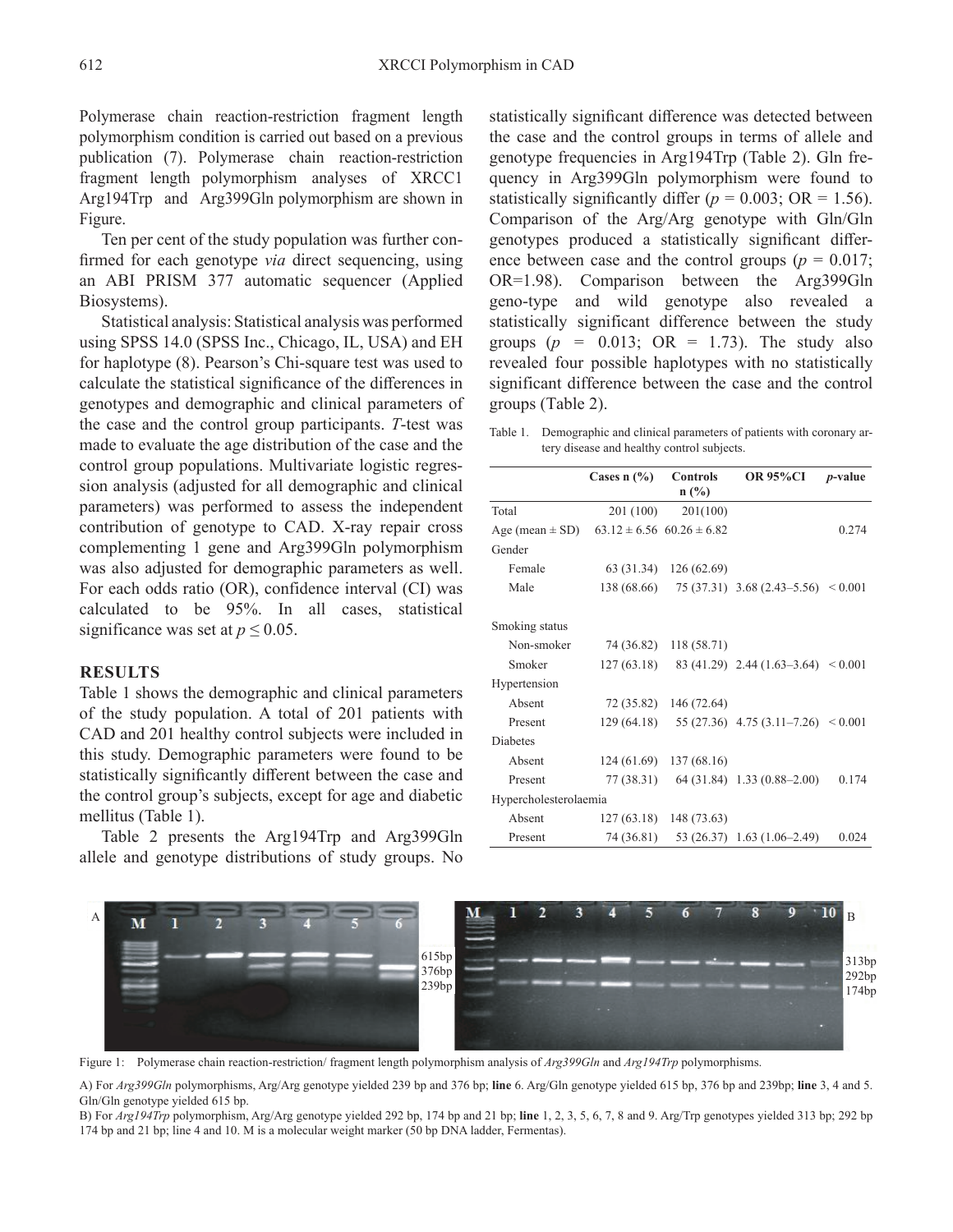Table 3 also shows risk estimates and genotype frequencies for all demographic parameters in Arg399Gln polymorphism. Comparison of the Arg/Arg genotype with both Arg/Gln and Gln/Gln genotypes produced a statistically significant difference between the male CAD patients and the control group participants ( $p =$ 0.005; OR = 2.49;  $p = 0.009$ ; OR = 3.00, respectively).

## **DISCUSSION**

Coronary artery disease, a multifactorial disease, originates from an interaction between environmental influences and genetic tendencies (9). DNA damages are observed in both circulating cells and atherosclerotic plaques of patients with CAD (10). Some studies suggest that DNA alterations are present in atherosclerotic tissues and may play a critical role in initialization of this disease (11). The X-ray repair cross complementing 1 gene, is a major gene in the base excision repair (BER) system, interacting with several BER enzymes to modify and stabilize their activity (12).

The present study tested the hypothesis whether SNPs in the genes encoding different DNA repair enzymes interact with CAD risk. While the allele frequency of XRCC1 194Trp in the present study was calculated to be 8.96% in the control group (Table 2), it was reported as 6.48% in the Czech Republic (13) and 8.47% in the United States of America (14). In a study investigating the relationship between CAD polymorphism and

Arg194Trp polymorphism, Bazo (15) *et al* determined Trp allele frequency as 2.6% in a Brazilian population. Results of the present study agree with the results of the latter study as both studies did not reveal any relationship between this polymorphism and CAD.

The present study revealed a relation between XRCC1399 Gln/Gln genotype and CAD patients compared with healthy individuals  $(p = 0.017)$ : the individuals with Gln/Gln genotype have approximately three-times greater CAD risk compared to those carrying Arg/Arg genotype (adj  $OR = 3.11$ ) and there is a statistically significant difference in Arg399Gln allele distributions between CAD patients and the control group ( $p = 0.003$ ).

There was a significant association between Arg399Gln polymorphism and CAD in different ethnic groups (15, 16). On the contrary, some studies previously carried out in Turkey did not show a statistically significant relationship between CAD and Arg399Gln polymorphism (17). The X-ray repair cross complementing 1 gene, polymorphism was also found to have a statistically significant association with many types of diseases in a Turkish population (18). The X-ray repair cross complementing 1 gene protein interacts with PARP's central domain. This domain has codon 301‒402; therefore, codon 399 is within this binding region. The X-ray repair cross complementing 1 gene 399Gln allele is linked to decreased BER mechanism.

Table 2. Risk estimates and frequencies of allele, genotypes and haplotypes of Arg194Trp and Arg39Gln **Cases Controls**  *p***-value Unadjusted OR**  a **Adjusted OR** 

|            | $\sim$ asco<br>$n$ (%) | $\sim$ unu vis<br>$n$ (%) | $p$ -value | Unaujusteu On<br>$(95\%CI)$ | Aujustuu OK<br>$(95\%CI)$ |
|------------|------------------------|---------------------------|------------|-----------------------------|---------------------------|
| Arg194Trp  |                        |                           |            |                             |                           |
| Arg        | 375 (93.28)            | 366 (91.04)               |            |                             |                           |
| Trp        | 27(6.72)               | 36(8.96)                  | 0.238      | $0.73(0.43 - 1.23)$         |                           |
| Arg/Arg    | 174 (86.57)            | 165 (82.09)               |            |                             |                           |
| Arg/Trp    | 27(13.43)              | 36 (17.91)                | 0.217      | $0.71(0.41-1.22)$           |                           |
| Trp/Trp    | 0(0.00)                | 0(0.00)                   |            |                             |                           |
| Arg399Gln  |                        |                           |            |                             |                           |
| Arg        | 235 (58.46)            | 276 (68.66)               |            |                             |                           |
| Gln        | 167 (41.54)            | 126 (31.34)               | 0.003      | $1.56(1.16-2.08)$           |                           |
| Arg/Arg    | 74 (36.82)             | 103 (51.24)               |            |                             |                           |
| Arg/Gln    | 87 (43.28)             | 70 (34.83)                | 0.013      | $1.73(1.12 - 2.67)$         |                           |
| Gln/Gln    | 40 (19.90)             | 28 (13.93)                | 0.017      | $1.98(1.13 - 3.51)$         | $3.11(1.65 - 5.85)$       |
| Haplotypes |                        |                           |            |                             |                           |
| Arg<br>Arg | 224 (55.72)            | 242 (60.20)               | Ref        | Ref                         | Ref                       |
| Gln<br>Arg | 154(38.31)             | 128 (31.84)               | 0.083      | $1.30(0.97-1.75)$           | $1.48(0.85-2.59)$         |
| Trp<br>Arg | 16(3.98)               | 28 (6.96)                 | 0.137      | $0.62(0.33 - 1.17)$         | $0.69(0.26-1.84)$         |
| Gln<br>Trp | 8 (1.99)               | 4(1.00)                   | 0.203      | $2.16(0.64 - 7.27)$         | $2.41(0.41-13.98)$        |

a Adjusted for age, gender, hypertension, smoking habit, hypercholesterolaemia and diabetes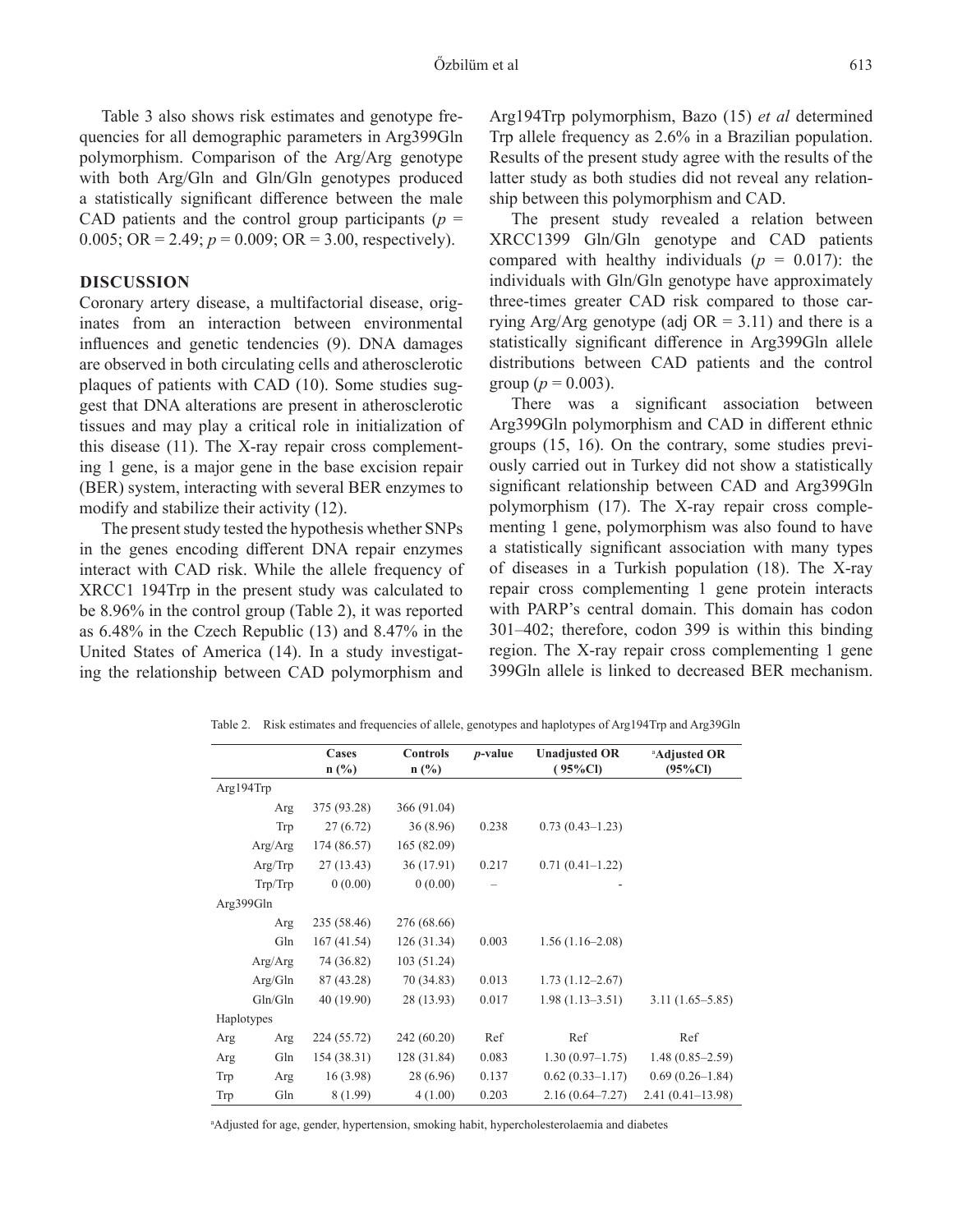| Arg/Gln               | Cases<br>$n\left(\frac{0}{0}\right)$ | <b>Controls</b><br>$n$ (%) | $p$ -value | <b>OR</b><br>$(95\%CI)$ | <b>Adjusted OR</b><br>$(95\%CI)$ |  |
|-----------------------|--------------------------------------|----------------------------|------------|-------------------------|----------------------------------|--|
| Female                |                                      |                            |            |                         |                                  |  |
| Arg/Arg               | 24 (38.10)                           | 58 (46.03)                 | Ref        |                         |                                  |  |
|                       |                                      |                            |            |                         |                                  |  |
| Arg/Gln               | 29 (46.03)                           | 49 (38.89)                 | 0.288      | $1.43(0.74 - 2.77)$     |                                  |  |
| Gln/Gln               | 10(15.87)                            | 19 (15.08)                 | 0.601      | $1.27(0.52 - 3.13)$     | $0.94(0.41 - 2.16)$              |  |
| Male                  |                                      |                            |            |                         |                                  |  |
| Arg/Arg               | 50 (36.23)                           | 45(60.00)                  | Ref        |                         |                                  |  |
| Arg/Gln               | 58 (42.03)                           | 21(28.00)                  | 0.005      | $2.49(1.31 - 4.72)$     |                                  |  |
| Gln/Gln               | 30(21.74)                            | 9(12.00)                   | 0.009      | $3.00(1.29 - 7.00)$     | $2.03(0.91 - 4.57)$              |  |
| Smoking               |                                      |                            |            |                         |                                  |  |
| Arg/Arg               | 49 (38.58)                           | 43 (51.81)                 | Ref        |                         |                                  |  |
| Arg/Gln               | 52 (40.94)                           | 31 (37.35)                 | 0.209      | $1.47(0.80 - 2.69)$     |                                  |  |
| Gln/Gln               | 26(20.48)                            | 9(10.84)                   | 0.031      | $2.53(1.07-6.00)$       | $2.11(0.94 - 4.78)$              |  |
| Hypertension          |                                      |                            |            |                         |                                  |  |
| Arg/Arg               | 49 (37.98)                           | 28 (50.91)                 |            |                         |                                  |  |
| Arg/Gln               | 53 (41.09)                           | 22(40.00)                  | 0.356      | $1.37(0.69 - 2.72)$     |                                  |  |
| Gln/Gln               | 27(20.93)                            | 5(9.09)                    | 0.032      | $3.09(1.06 - 8.92)$     | $2.64(0.96 - 7.29)$              |  |
| <b>Diabetes</b>       |                                      |                            |            |                         |                                  |  |
| Arg/Arg               | 26(33.77)                            | 31 (48.44)                 |            |                         |                                  |  |
| Arg/Gln               | 36 (46.75)                           | 26(40.62)                  | 0.174      | $1.65(0.80-3.41)$       |                                  |  |
| Gln/Gln               | 15(19.48)                            | 7(10.94)                   | 0.072      | $2.56(0.90 - 7.21)$     | $1.97(0.75 - 5.18)$              |  |
| Hypercholesterolaemia |                                      |                            |            |                         |                                  |  |
| Arg/Arg               | 31 (41.89)                           | 20 (37.74)                 |            |                         |                                  |  |
| Arg/Gln               | 31 (41.89)                           | 24 (45.28)                 | 0.644      | $0.83(0.38 - 1.81)$     |                                  |  |
| Gln/Gln               | 12(16.22)                            | 9(16.98)                   | 0.770      | $0.86(0.31 - 2.41)$     | $0.95(0.37-2.44)$                |  |

Table 3: Subgroup analysis of genotype frequencies in X-ray repair cross complementing 1 gene Arg-399Gln polymorphism

Thus, Arg399Gln polymorphism is thought to be associated with reduced DNA repair efficiency (19). On the other hand, increased DNA damage plays an important role in the early phases of atherogenesis. DNA damage causes smooth muscle cell proliferation in the intima of arteries. This is the first study examining haplotype frequencies by linkage analysis. Although no relationship was found between the case and control haplotype frequencies, TG haplotype was recorded to be associated with increased CAD risk (Adj OR =  $2.41$ ).

Since Arg399Gln polymorphism is significant for CAD; this study, for the first time, analysed the relationship between genotype frequencies and demographic parameters for Arg399 in a Turkish population (Table 3). This analyses produced a statistically significant difference in distribution of genotype frequency among male participants ( $p = 0.009$ ). Due to some risk and hormonal factors effective during development periods of males and females (20), male individuals had two-times higher-risk than female individuals of CAD [for male OR = 3.00; for female  $OR = 1.27$  (Table 3).

Findings of the present study confirmed that smoking is an important risk factor for CAD since smoker frequency is higher than non-smoker frequency in the case group (Table1). Table 3 presented genotype distribution frequency between Arg399Gln and CAD in smokers. Smokers with Gln/Gln genotype have 2.11 times higher-risk than those with Arg/Arg genotype for XRCC1 Arg399Gln. Recent studies have supported the mutagenic and mitogenic role played in atherosclerosis by the chemicals in cigarette smoke. Moreover, there is growing evidence that DNA damage is not only confined to cancer patients but also present in cardiovascular disease patients (21). Cigarette contains some chemicals that produce free radicals which induce oxidative damage to DNA. Weng *et al* (22) indicated smoking status and age as important variables affecting individuals' basal DNA damage in XRCC1 194 and 399.

The present study also analysed the relationship between Arg399Gln and hypertensive CAD individuals. A statistically significant difference was found between the case and the control group in Arg399Gln (Table 3).